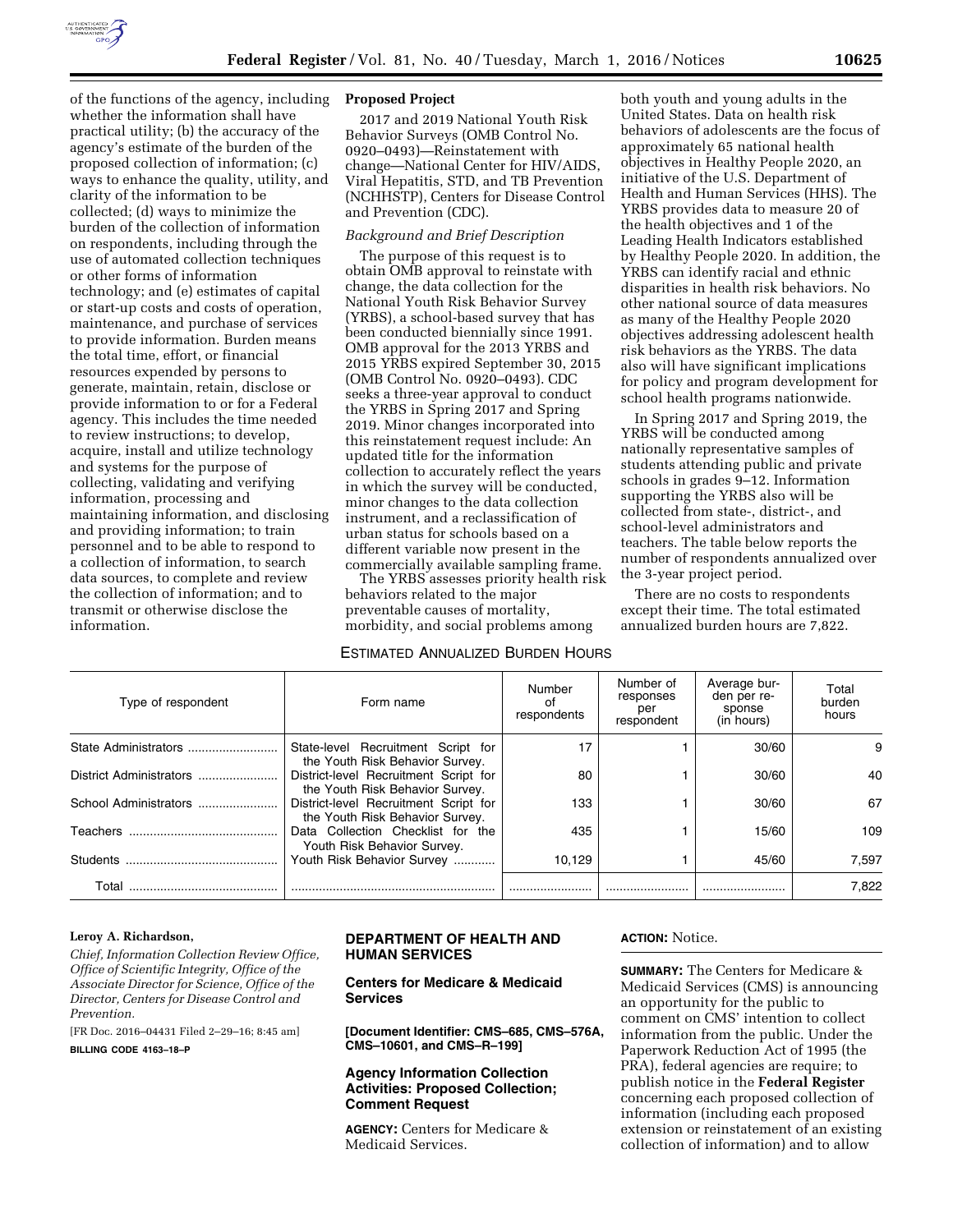60 days for public comment on the proposed action. Interested persons are invited to send comments regarding our burden estimates or any other aspect of this collection of information, including any of the following subjects: (1) The necessity and utility of the proposed information collection for the proper performance of the agency's functions; (2) the accuracy of the estimated burden; (3) ways to enhance the quality, utility, and clarity of the information to be collected; and (4) the use of automated collection techniques or other forms of information technology to minimize the information collection burden.

**DATES:** Comments must be received by May 2, 2016.

**ADDRESSES:** When commenting, please reference the document identifier or OMB control number. To be assured consideration, comments and recommendations must be submitted in any one of the following ways:

1. *Electronically.* You may send your comments electronically to *[http://](http://www.regulations.gov)  [www.regulations.gov.](http://www.regulations.gov)* Follow the instructions for ''Comment or Submission'' or ''More Search Options'' to find the information collection document(s) that are accepting comments.

2. *By regular mail.* You may mail written comments to the following address: CMS, Office of Strategic Operations and Regulatory Affairs, Division of Regulations Development, Attention: Document Identifier/OMB Control Number , Room C4–26–05, 7500 Security Boulevard, Baltimore, Maryland 21244–1850.

To obtain copies of a supporting statement and any related forms for the proposed collection(s) summarized in this notice, you may make your request using one of following:

1. Access CMS' Web site address at *[http://www.cms.hhs.gov/](http://www.cms.hhs.gov/PaperworkReductionActof1995)  [PaperworkReductionActof1995.](http://www.cms.hhs.gov/PaperworkReductionActof1995)* 

2. Email your request, including your address, phone number, OMB number, and CMS document identifier, to *[Paperwork@cms.hhs.gov.](mailto:Paperwork@cms.hhs.gov)* 

3. Call the Reports Clearance Office at (410) 786–1326.

**FOR FURTHER INFORMATION CONTACT:**  Reports Clearance Office at (410) 786– 1326.

#### **SUPPLEMENTARY INFORMATION:**

### **Contents**

This notice sets out a summary of the use and burden associated with the following information collections. More detailed information can be found in each collection's supporting statement

and associated materials (see **ADDRESSES**).

- CMS–685 End Stage Renal Disease (ESRD) Network Semi-Annual Cost Report Forms and Supporting Regulations
- CMS–576A Organ Procurement Organization's (OPOs) Health Insurance Benefits Agreement and Supporting Regulations
- CMS–10601 CMS Innovation Partners Program Applications and Surveys
- CMS–R–199 Medicaid Report on Payables and Receivables

Under the PRA (44 U.S.C. 3501– 3520), federal agencies must obtain approval from the Office of Management and Budget (OMB) for each collection of information they conduct or sponsor. The term "collection of information" is defined in 44 U.S.C. 3502(3) and 5 CFR 1320.3(c) and includes agency requests or requirements that members of the public submit reports, keep records, or provide information to a third party. Section 3506(c)(2)(A) of the PRA requires federal agencies to publish a 60-day notice in the **Federal Register**  concerning each proposed collection of information, including each proposed extension or reinstatement of an existing collection of information, before submitting the collection to OMB for approval. To comply with this requirement, CMS is publishing this notice.

1. *Type of Information Collection Request:* Revision of a previously approved collection; *Title of Information Collection:* End Stage Renal Disease (ESRD) Network Semi-Annual Cost Report Forms and Supporting Regulations; *Use:* Section 1881(c) of the Social Security Act establishes End Stage Renal Disease (ESRD) Network contracts. The regulations found at 42 CFR 405.2110 and 405.2112 designated 18 ESRD Networks which are funded by renewable contracts. These contracts are on 3-year cycles. To better administer the program, CMS is requiring contractors to submit semi-annual cost reports. The purpose of the cost reports is to enable the ESRD Networks to report costs in a standardized manner. This will allow CMS to review, compare and project ESRD Network costs during the life of the contract. *Form Number:*  CMS–685 (OMB Control Number: 0938– 0657); *Frequency:* Reporting—Semiannually; *Affected Public:* Not-for-profit institutions; *Number of Respondents:*  18; *Total Annual Responses:* 36; *Total Annual Hours:* 144. (For policy questions regarding this collection contact Etleva Davis at 410–786–4013)

2. *Type of Information Collection Request:* Extension of a currently approved collection; *Title of Information Collection:* Organ

Procurement Organization's (OPOs) Health Insurance Benefits Agreement and Supporting Regulations; *Use:* The Medicare and Medicaid Programs final conditions for coverage for Organ Procurement Organizations (OPOs) require OPOs to sign agreements with the Center for Medicare and Medicaid Services (CMS) in order to be reimbursed and perform their services. The information provided on this form serves as a basis for continuing the agreements with CMS and the OPOs for participation in the Medicare and Medicaid programs for reimbursement of service. *Form Number:* CMS–576A (OMB Control Number: 0938–0512); *Frequency:* Occasionally; *Affected Public:* Private Sector: Business or other for-profit and not-for-profit institutions; *Number of Respondents:* 58; *Total Annual Responses:* 58; *Total Annual Hours:* 116. (For policy questions regarding this collection contact Melissa Rice at 410–786–3270.)

3. *Type of Information Collection Request:* New collection (Request for a new OMB control number); *Title of Information Collection:* CMS Innovation Partners Program Applications and Surveys; *Use:* The CMS Innovation Center (CMMI) has a significant role in supporting the goals set by the Secretary of Health and Human Services to move 30 percent of Medicare fee-for-service payments to alternate payment models by the end of 2016 and ultimately 50 percent by the end of 2018. A multipronged approach is necessary to achieve these ambitious goals and includes the testing of innovative models around design of both payment and care delivery, the Health Care Payment and Learning Action Network (HCPLAN) and value and quality based initiatives through the Medicare Access and CHIP Reauthorization Act of 2015 (MACRA) and Merit-based Incentive Payment System (MIPS). In addition to these key strategies, CMS seeks to engage individuals from the front lines of health care, who are actively supporting delivery system transformation at local and regional levels, in order to support and accelerate adoption of alternate payment models developed through the Innovation Center. This will be accomplished through the Innovation Partners Program (IPP).

The IPP will provide an opportunity for 100 selected individuals from around the country who are already leading and participating in delivery reform initiatives with local and regional networks to engage in a deeper way with CMS to enhance these efforts. During the course of one year, the IPP will immerse individuals in the strategy